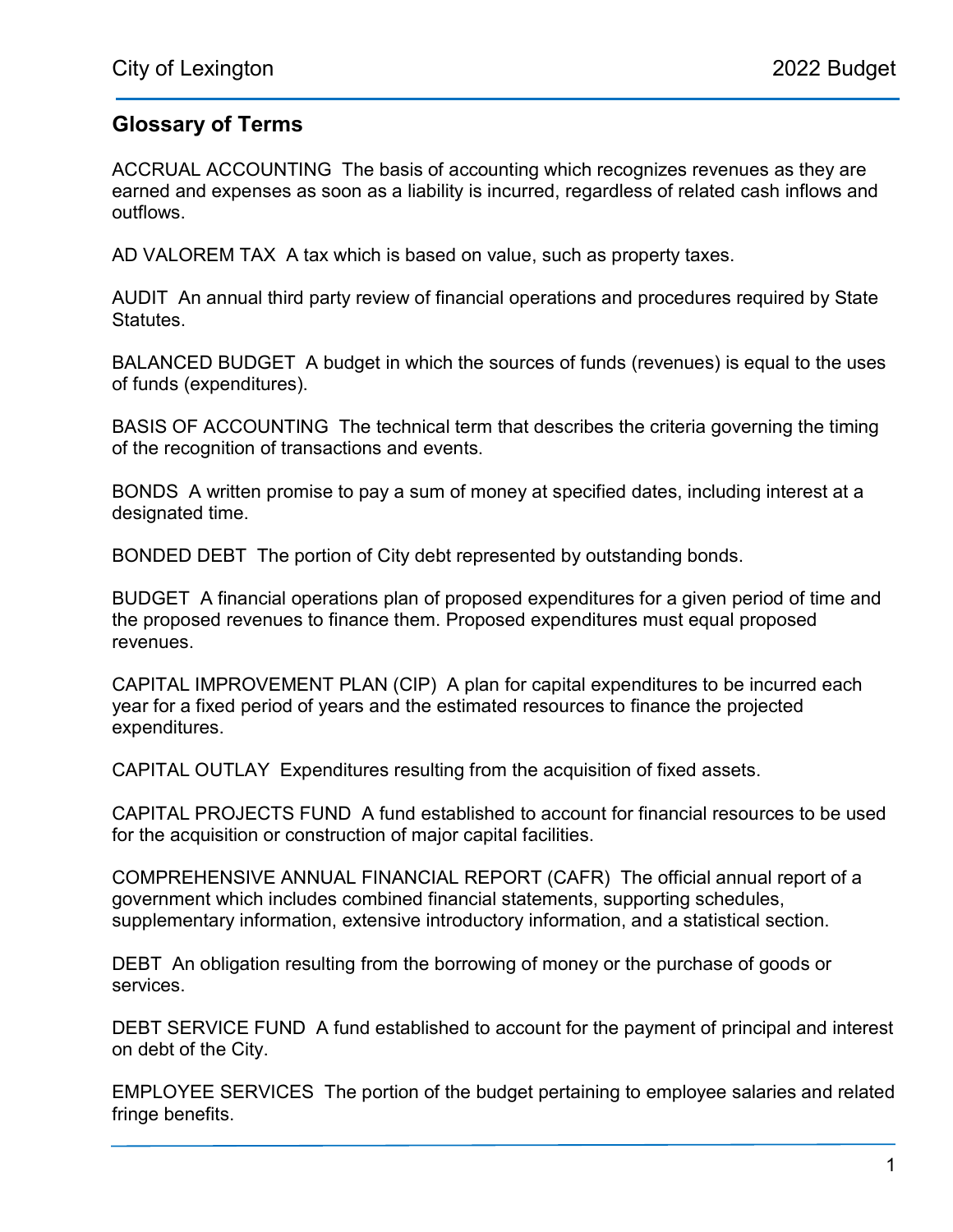ENTERPRISE FUND A fund established to account for the financing of services to the general public where all or most of the costs involved are recovered primarily through user fees. (City enterprise funds are water and sewer, ice center, golf course, and storm drainage).

EXPENDITURES Disbursements for operating costs, debt service, capital outlay.

FIDUCIARY FUNDS A classification of funds that is used to account for resources that are held by the government as a trustee or agent for parties outside the government and that cannot be used to support the government's own programs.

FISCAL DISPARITIES Is a tax sharing pool created to distribute dollars to areas with modest tax capacity values.

FISCAL YEAR The twelve month period to which the annual budget applies and at the end of which the City determines its financial position. The City's fiscal year is January 1st to December 31st.

FIXED ASSETS Long-term tangible assets which are "fixed" in nature, such as building, land, and equipment.

FUND An accounting entity with a self-balancing set of accounts in which assets, liabilities, and equity are recorded for a specific activity or objective.

FUND BALANCE The difference between fund assets and fund liabilities. The fund balance can be used as a revenue source by decreasing an existing positive balance.

GENERAL FUND This fund is used to account for all general operations of the City which are necessary to provide basic governmental services.

GENERAL OBLIGATION BONDS (G.O. BONDS) Bonds that are backed by the full faith and credit of the City.

GENERAL OPERATING BUDGET The part of the operating budget which includes the general, special revenue, and capital funds. (Excludes the enterprise funds)

GENERALLY ACCEPTED ACCOUNTING PRINCIPLES (GAAP) Uniform minimum standards and guidelines for financial accounting and reporting. The primary authoritative body on the application of GAAP to state and local governments is the Governmental Accounting Standards Board (GASB).

GOVERNMENT FINANCE OFFICERS ASSOCIATION (GFOA) A nonprofit finance professional association serving over 12,600 government finance officials.

GOVERNMENTAL ACCOUNTING STANDARDS BOARD (GASB) A seven-member board which is responsible for setting governmental accounting standards.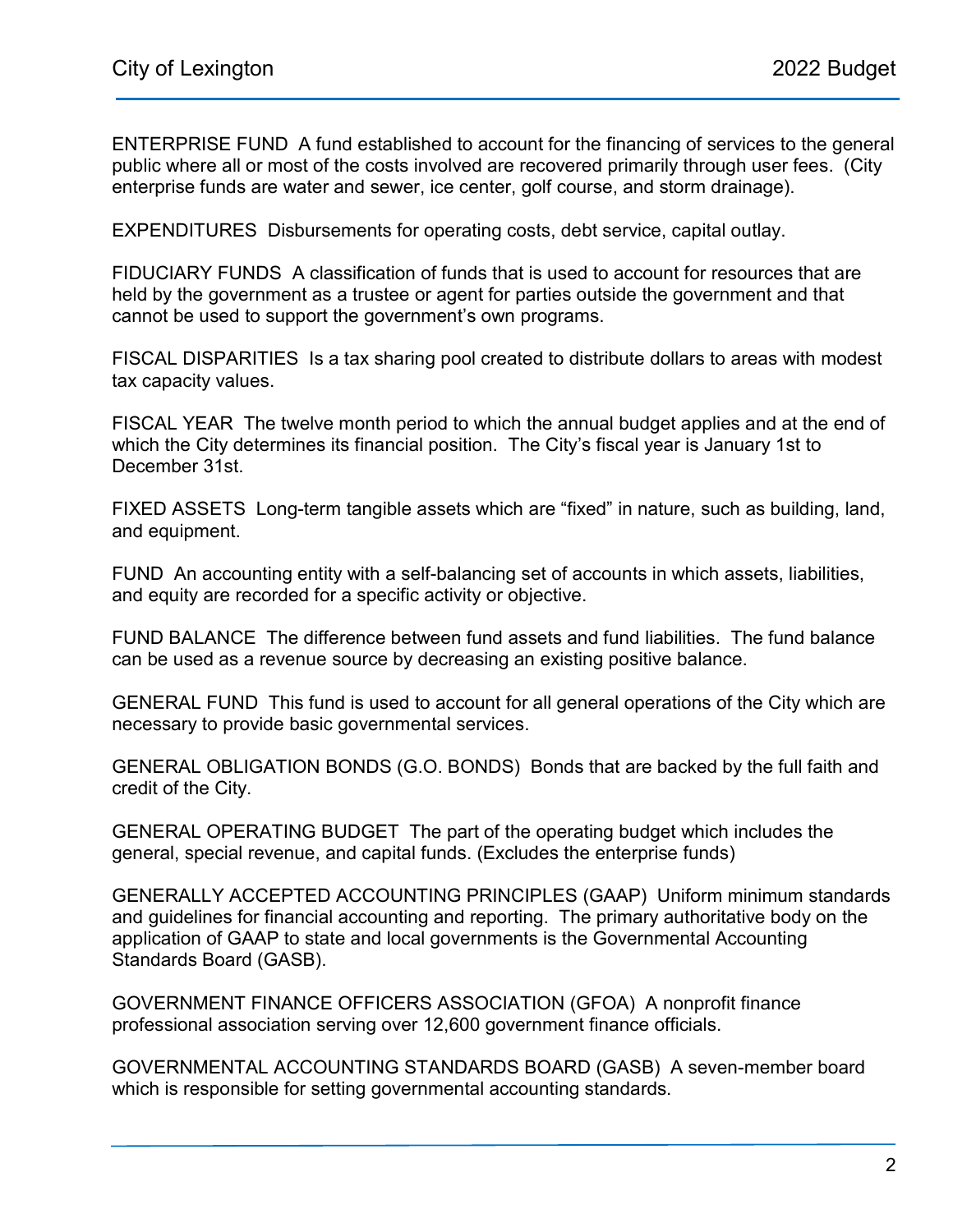GOVERNMENTAL FUNDS A classification of funds that is typically used to account for taxsupported (governmental) activities. Included in this classification are the general fund, special revenue funds, debt service funds, capital projects funds, and permanent funds.

GRANT A contribution of cash or other asset from a government or other organization for a specified purpose, activity, or facility.

INFRASTRUCTURE Immovable assets such as roads, bridges, curbs and gutters, streets and sidewalks, drainage systems, and lighting systems that are of value only to the City.

INTERGOVERNMENTAL REVENUE Revenues from other governments in the form of grants, entitlements, shared revenues, or payments in lieu of taxes.

INTERNAL SERVICE FUND A fund established to report any activity that provides goods or services to other funds, departments, or agencies of the primary government and its component units, or to other governments, on a cost-reimbursement basis.

LEVY The total amount of taxes or special assessments imposed by the City.

LOCAL GOVERNMENT AID (LGA) Unrestricted funds distributed to Cities by the State of Minnesota.

MARKET VALUE The value determined by the County Assessor for real estate or property used for levying taxes.

MARKET VALUE HOMESTEAD CREDIT (MVHC) Credit given on residential property taxes that is equal to 0.4% of the market value up to \$304, less 0.09% times any value over \$76,000.

MODIFIED ACCRUAL ACCOUNTING The basis of accounting which recognizes increases and decreases in financial resources only to the extent that they reflect near-term inflows or outflows of cash. Revenues are recognized to the degree that they are available to finance expenditures of the fiscal period. Similarly, debt service payments and a number of specific accrued liabilities are only recognized as expenditures when payment is due because it is only at that time that they normally are liquidated with expendable available financial resources.

NET ASSETS The difference between assets and liabilities in the government-wide statement of net assets.

OPERATING BUDGET The annual financial plan for funding the costs of providing services and programs.

OTHER CURRENT EXPENSES The portion of the budget relating to general operations (supplies, maintenance, utilities, etc) excluding employee salaries.

PARKS CAPITAL FUND A fund established to account for revenues and expenditures for the purchase and maintenance of city parks.